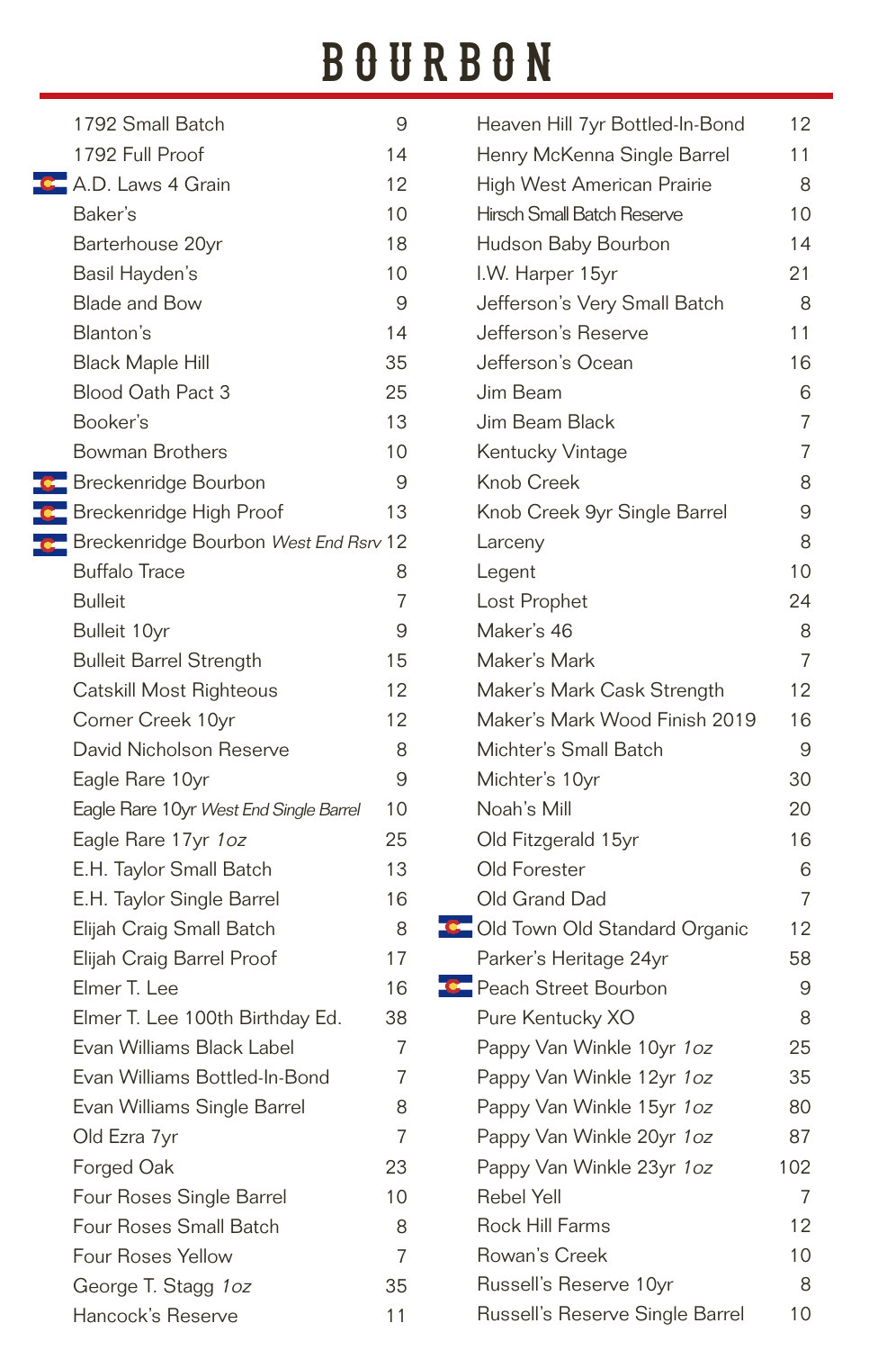# MORE BOURBON

| Stagg Jr                    | 19 |  |
|-----------------------------|----|--|
| C State 38 DC Loveday       | 10 |  |
| TX.                         | 12 |  |
| C Vapor Boulder Bourbon     | 10 |  |
| Wathen's Single Barrel      | 7  |  |
| Weller 12yr                 | 14 |  |
| W.L. Weller Special Reserve |    |  |

| W.L. Weller West End Single Barrel | 10       |
|------------------------------------|----------|
| William "I arue" Weller 10z        | 30       |
| Wild Turkey 101                    | $\prime$ |
| Wild Turkey Kentucky Spirit        | 9        |
| Woodford Double Oak                | 11       |
| <b>Woodford Reserve</b>            | 8        |
| Woodinville                        |          |

# f i n i s h e d b o u r b o n

| <b>C</b> AD Laws Sauternes Finish      | 17  |
|----------------------------------------|-----|
| Angel's Envy                           | 14  |
| Angel's Envy Cask Strength             | 40  |
| <b>C</b> Breckenridge Port Cask Finish | 1.3 |

| <b>C</b> Breckenridge PX Sherry Finish | 18  |
|----------------------------------------|-----|
| Jefferson's Grand Selection            | 28  |
| Joseph Magnus                          | -21 |

# FLIGHTS

### **BUILD YOUR OWN FLIGHT**

half pours of whiskey for half the price! (1oz pours excluded)

### **COLORADO WHISKEY** <sup>14</sup>

a.d. laws 4 grain | breckenridge bourbon | spirit hound single malt

**3 B'S** <sup>16</sup>

basil hayden's | baker's | booker's

**RICH N SULTRY** <sup>18</sup> e.h.taylor small batch | angel's envy | woodford double oak

### **AROUND THE COUNTRY** <sup>18</sup>

laphroaig 10yr | macallan 12yr | talisker 10yr

### **RYE ME TO THE MOON** <sup>18</sup>

whistlepig 10yr | russel's reserve  $6yr$  | ri<sup>1</sup>

# WEST END TAVERN WHISKEY CLUB

Join the West End Tavern Whiskey Club for \$15. Members enjoy happy hour beer prices at all times and drink 15 pre-selected whiskeys out of a collector's glass. Upon completion of the whiskey tour, you receive a whiskey club t-shirt and a W.E.T. single barrel flight!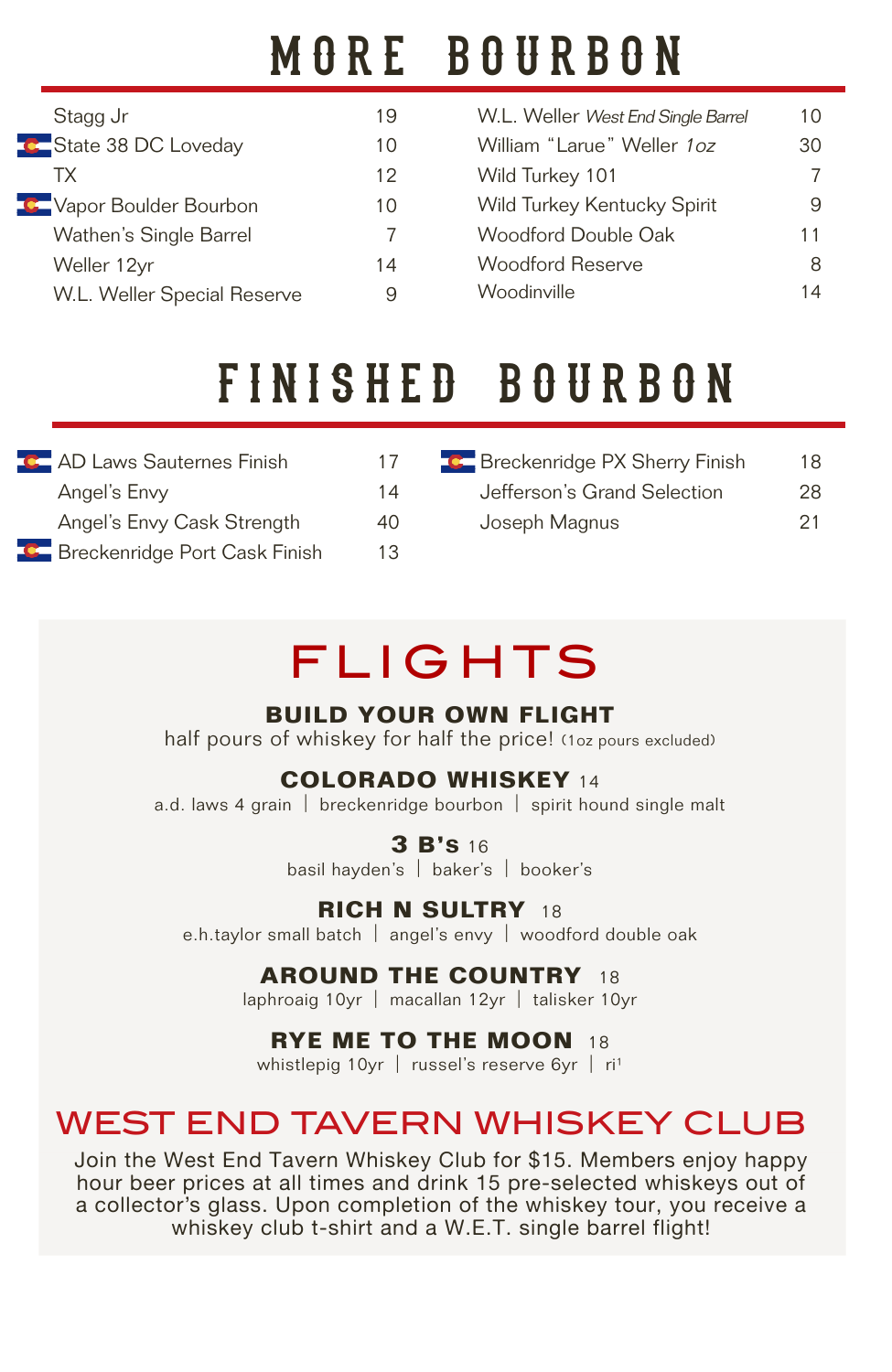| <b>Bombay Sapphire</b> |   |
|------------------------|---|
| Breckenridge           |   |
| Hendrick's             | 8 |
| Leopold Brothers       |   |
| Spirit Hound           | 8 |
| Tangueray              |   |
| Tangueray 10           | 8 |
| The Botanist Islay Gin | 9 |
| Vapor Boulder Gin      |   |
|                        |   |

# GIN RUM

|              | Barcardi Silver               |   |    |
|--------------|-------------------------------|---|----|
| Barcardi 4yr |                               | 8 |    |
|              | Barcardi 8yr                  | 9 |    |
|              | <b>Blue Chair Bay Coconut</b> |   |    |
|              | Captain Morgan                |   |    |
|              | Mt. Gay Black Barrel Rum      | 8 |    |
| Mt. Gay XO   |                               |   | 10 |
|              | Myer's Dark Rum               |   |    |
|              | Real McCoy 3yr                | 8 |    |
| Ron Zacapa   |                               |   | 10 |
| Sailor Jerry |                               |   |    |
|              |                               |   |    |

# VODKA TEQUILA

| Absolut                      |   |
|------------------------------|---|
| <b>Belvedere</b>             | 9 |
| <b>Breckenridge</b>          | 8 |
| <b>Buffalo Trace Wheatly</b> | 7 |
| Grey Goose                   | 9 |
| Ketel                        |   |
| Marble                       | 9 |
| Silver Tree                  | 8 |
| St. George                   | 7 |
| Stoli                        |   |
| Tito's                       | 8 |
| Vapor Boulder Vodka          |   |
| <b>Woody Creek</b>           | 8 |

# c o r d i a l s

| Aperol               | 6  |
|----------------------|----|
| Bailey's             | 6  |
| Campari              | 6  |
| Courvoisier VS       | 9  |
| Fernet Branca        | 8  |
| <b>Grand Marnier</b> | 8  |
| Hennessey VSOP       | 14 |
| Vapor Arrosta        |    |

| Astral                        | 8  |
|-------------------------------|----|
| Chamucos Reposado             | 10 |
| Don Julio Blanco              | 9  |
| Don Julio Reposado            | 10 |
| Don Julio Anejo               | 12 |
| Don Julio 1942                | 25 |
| El Tesoro Platinum            | 7  |
| Espolon Blanco                | 9  |
| Gran Centenario Anejo         | 10 |
| Jose Cuervo Reserva de la Fam | 17 |
| Jose Cuervo Platino           | 13 |
| Milagro Silver                | 7  |
| Patron Roca Silver            | 12 |
| Patron Roca Reposado          | 13 |
| Patron Roca Anejo             | 14 |
| Sombra Mezcal                 | 9  |

### WEST END TAVERN happenings

**Monday** - 1/2 Off Select Whiskey & Cheesy Specials **Tuesday** - Tacos & Staff Whiskey Pick **Wednesday** - Whiskey Flight Night & \$.87 Wings **Thursday-Saturday** - Late Night Happy Hour 9pm-11pm **Saturday & Sunday** - Brunch Beginning at 10am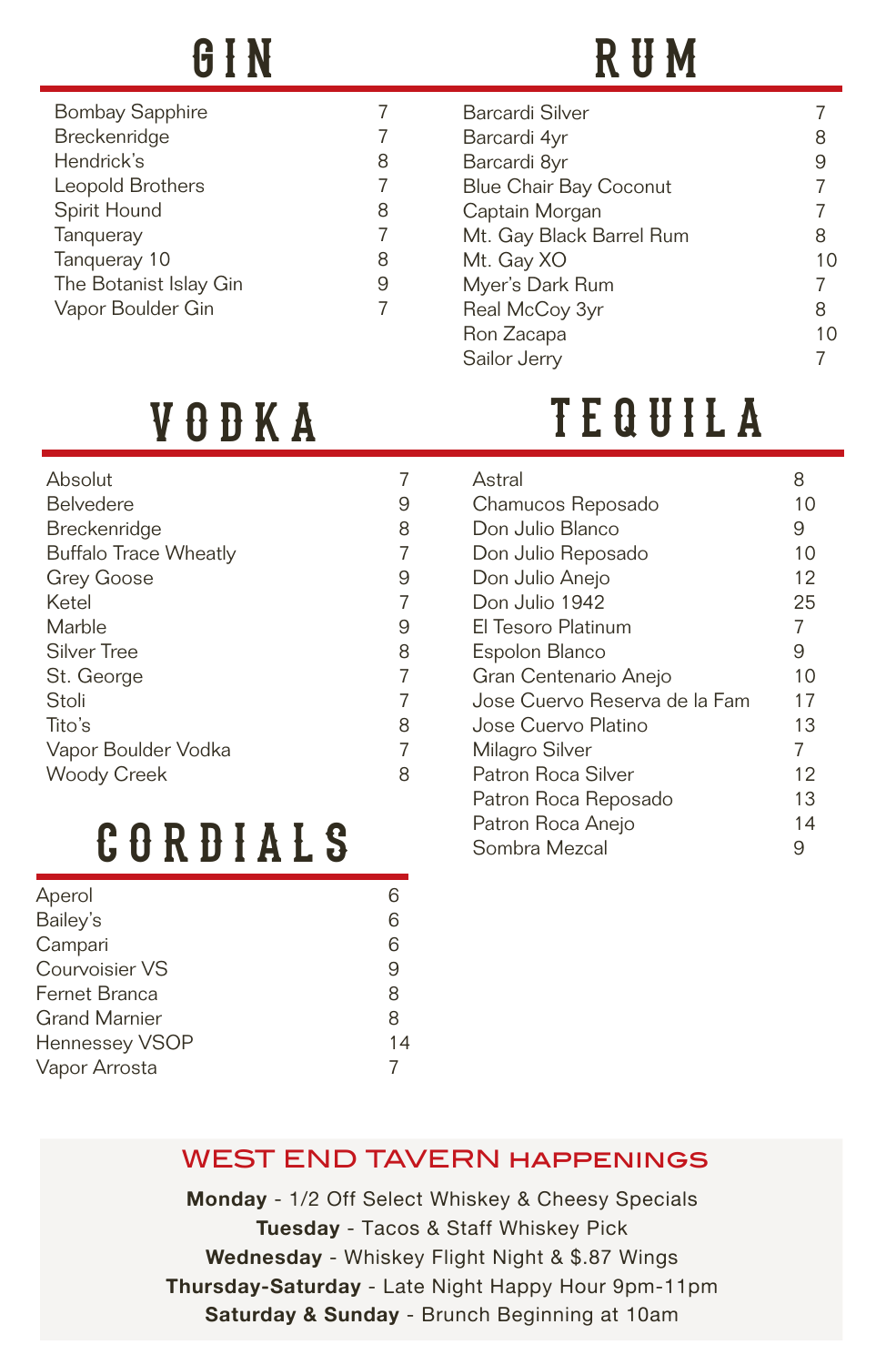# **SCOTCH**

## highlands

| Aberlour A'bunadh         | 20 |
|---------------------------|----|
| Acnoc 24yr                | 70 |
| Balblair 1999             | 30 |
| Glenmorangie 10yr         | 10 |
| Glenmorangie La Santa     | 15 |
| Glenmorangie Quinta Ruban | 16 |
| Glenmorangie Astar        | 23 |
| Glenmorangie 18yr         | 32 |
| Macallan 12yr             | 12 |
| Macallan 15yr             | 16 |
| Macallan 18yr             | 28 |
| Macallan Rare Cask        | 42 |
| Oban 14yr                 | 14 |
| Oban 18yr                 | 30 |
| Old Pulteney Navigator    | 13 |
| Talisker 10yr             | 12 |
| Talisker 18yr             | 28 |

### lowlands

| Auchentoshan American Oak | 10 |
|---------------------------|----|
| Glenkinchie 12yr          | 10 |
| Speyburn Arranta          | 9  |
| Glenkinchie 12yr          | 10 |

### campbeltown

Springbank 10yr 15

### blends

| 8  |
|----|
| 18 |
| 15 |
| 8  |
| 6  |
| 6  |
| 7  |
| 11 |
| 25 |
| 65 |
|    |
|    |

## speyside

| 11 |
|----|
| 14 |
| 15 |
| 12 |
| 9  |
| 10 |
| 13 |
| 11 |
| 12 |
| 13 |
|    |
| 15 |
| 35 |
| 10 |
| 11 |
| 14 |
| 15 |
| 9  |
| 11 |
| 18 |
| 9  |
|    |

### islay

| Ardbeg 10yr          | 14 |
|----------------------|----|
| Ardbeg Uigeadail     | 21 |
| Bowmore 12yr         | 13 |
| <b>Bruichladdich</b> | 13 |
| Caol lla 12yr        | 15 |
| Laphroaig 10yr       | 13 |
| Lagavulin 16yr       | 18 |

# I R I S H

| 2 Gingers                        |    |
|----------------------------------|----|
| Bushmills                        |    |
| Hyde #6 sherry casks             | 13 |
| Jameson                          |    |
| Jameson Cask Mates Stout Edition | 8  |
| Jameson Cask Mates IPA Edition   | 8  |
| Powers Irish                     | 9  |
| Red Breast 12yr                  | 11 |
| The Sexton Single Malt           |    |
| Teeling                          | 8  |
| Tullamore Dew                    |    |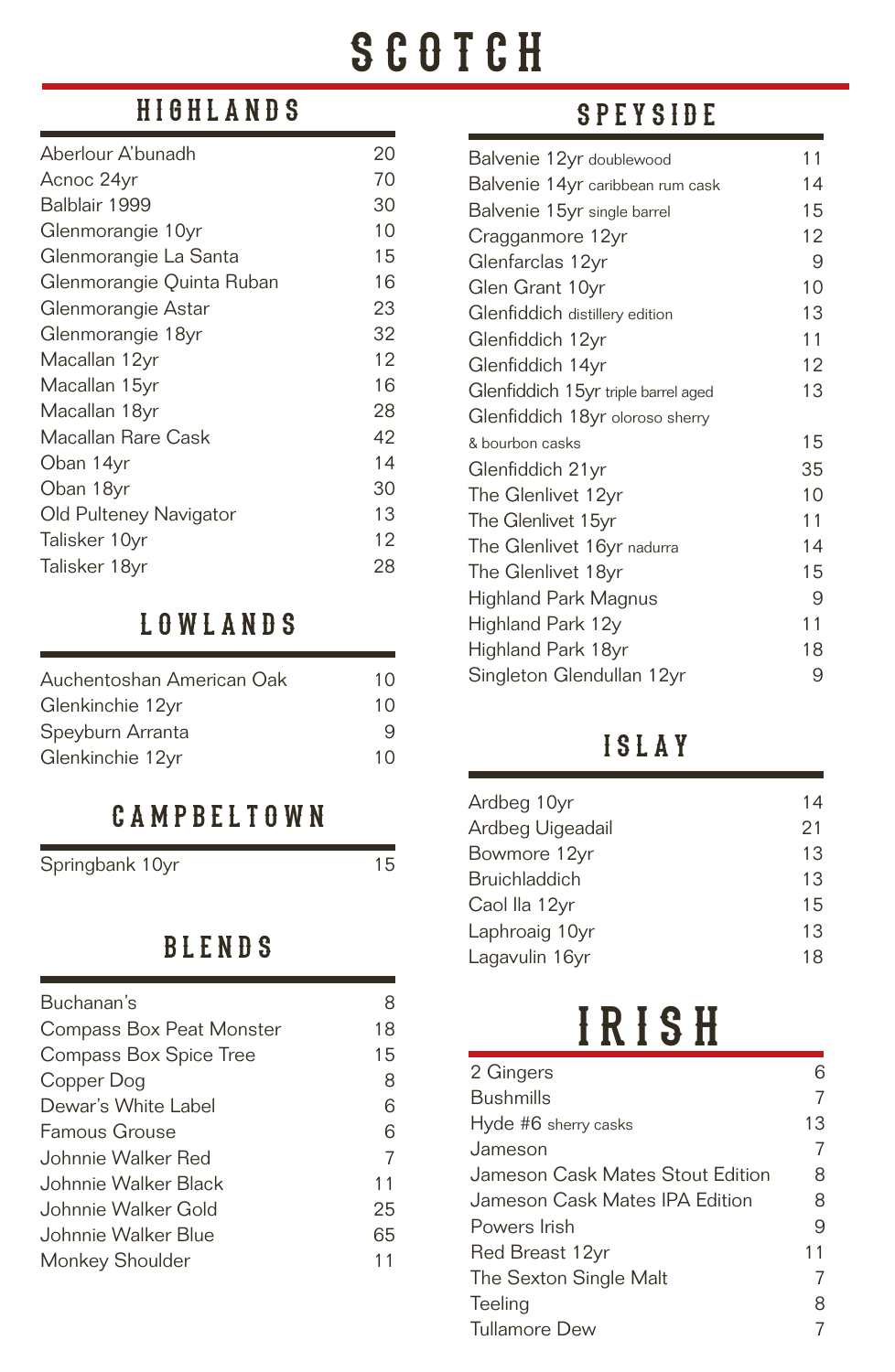# RYE

| A.D. Laws San Luis Valley Rye | 15 |
|-------------------------------|----|
| Angel's Envy Rye              | 17 |
| <b>Black Maple Hill</b>       | 35 |
| Bulleit Rye                   | 7  |
| Bulleit 12yr Rye              | 13 |
| Catskill Rye                  | 12 |
| Crown Royal Rye               | 9  |
| Ezra Brooks Straight Rye      | 8  |
| E.H. Taylor Straight Rye      | 16 |
| George Dickel Rye             | 7  |
| High West Rendezvous          | 12 |
| High West Double Rye          | 12 |
| Hudson Manhattan              | 14 |
| Jack Daniels Rye              | 8  |
| Knob Creek Rye                | 11 |
| Lock Stock & Barrel 18yr      | 48 |
| Michter's Single Barrel       | 9  |
|                               |    |

| Michter's 10yr Rye              |     |  |  |
|---------------------------------|-----|--|--|
| Minor Case                      | 14  |  |  |
| C Old Town Old Standard Organic | 12  |  |  |
| Pappy Van Winkle 13yr 1oz       | 35  |  |  |
| Parker's Heritage 8yr           | 38  |  |  |
| Ri <sup>1</sup>                 | 12  |  |  |
| Rittenhouse 100 Proof           | 8   |  |  |
| Russell's Reserve 6yr           | 10  |  |  |
| Sazerac 6yr                     | 8   |  |  |
| Templeton Rye                   | 11  |  |  |
| Thomas H. Handy 1oz             | 25  |  |  |
| WhistlePig 10yr                 | 1.5 |  |  |
| WhistlePig 15yr                 | 45  |  |  |
| Wild Turkey 101                 | 8   |  |  |
| Woodford Reserve Rye            | 9   |  |  |
| Woodinville Rye                 | 4   |  |  |
|                                 |     |  |  |

# OTHER WHISKEY

| A.D. Laws Trictum Wheat            | 15              | Mars Iwai Japanese Whiskey            | 9              |
|------------------------------------|-----------------|---------------------------------------|----------------|
| A.D. Laws Hordeum Malt             | 16              | Mellow Corn                           | 6              |
| <b>Amrut Fusion</b>                | 19              | Michter's Unblended American          | 11             |
| Bernheim Wheat                     | 8               | New Holland Zeppelin Bend             | $\overline{7}$ |
| <b>Boulder Single Malt</b>         | 14              | Parker's Heritage 9th Edition         | 26             |
| Boulder Single Malt Port Cask      | 14              | Pike Creek 10yr Canadian              | 6              |
| <b>Boulder Single Malt Peated</b>  | 14              | <b>Ransom Emerald</b>                 | 15             |
| <b>Buffalo Trace Experimentals</b> | 23              | Rieger's Kansas City Whiskey          | 9              |
| Crown Royal                        | $\overline{7}$  | Smooth Ambler Old Scout               | 9              |
| Crown Royal XO                     | 11              | Spirit Hound Single Malt              | 11             |
| Crown Royal Bourbon Mash           | 8               | <b>C</b> Spirit Hound Cask Strength   | 24             |
| Death's Door White                 | $\overline{7}$  | <b>C</b> Spirit Hound Honey Cask      | 14             |
| Deerhammer Single Malt             | 14              | St. George Single Malt                | 18             |
| Deerhammer Rough & Tumble          | 10              | St. George Breaking & Entering        | 12             |
| Elwood Single Malt                 | 14              | <b>C</b> State 38 Peat Smoked Whiskey | 12             |
| Gentleman Jack                     | $\overline{7}$  | <b>C</b> Stranahan's Colorado Whiskey | 9              |
| George Dickel                      | $\overline{7}$  | Stranahan's Diamond Peak              | 10             |
| George Dickel Barrel Select        | 9               | Stranahan's Sherry Cask Finish        | 17             |
| Hakushu 12yr                       | 20              | $\mathbf{C}$ Tin Cup                  | 7              |
| Hibiki Japanese Harmony            | 16              | Toki Japanese Whiskey                 | 9              |
| Hirsch Special Reserve Com Whiskey | 12 <sup>2</sup> | Westland American Oak                 | 16             |
| Jack Daniel's                      | 6               | <b>Westland Peated</b>                | 18             |
| Jack Daniel's Single Barrel        | 11              | Westland Sherry Wood                  | 18             |
| Leopold Bros American Sm Batch     | 8               | WhipperSnapper Oregon Whiskey         | $\overline{7}$ |
| Lot 40 Canadian Whiiskey           | 9               | Whoop and Holler                      | 40             |
|                                    |                 |                                       |                |